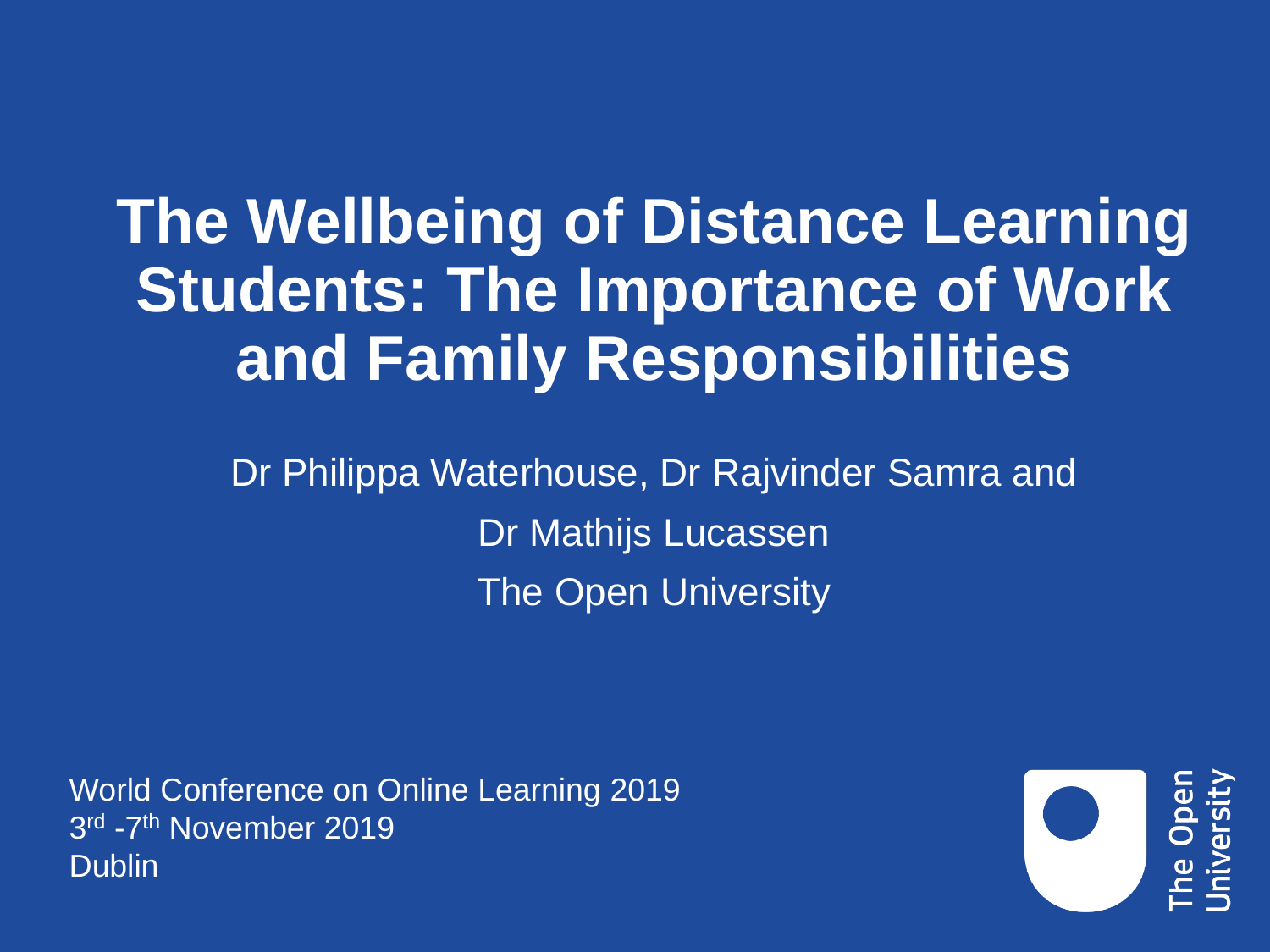### **Work-family-study balance**



Established literature on **work and family roles and wellbeing** – with important findings from empirical studies.

Research on **work-familystudy interface** – relatively limited & focused on campusbased courses.

Drawing upon the existing work-family literature:

**Role conflict** = circumstances when roles in different domains are incompatible in some respect; and,

**Role facilitation** = participation in one role increases the performance or quality of a second role.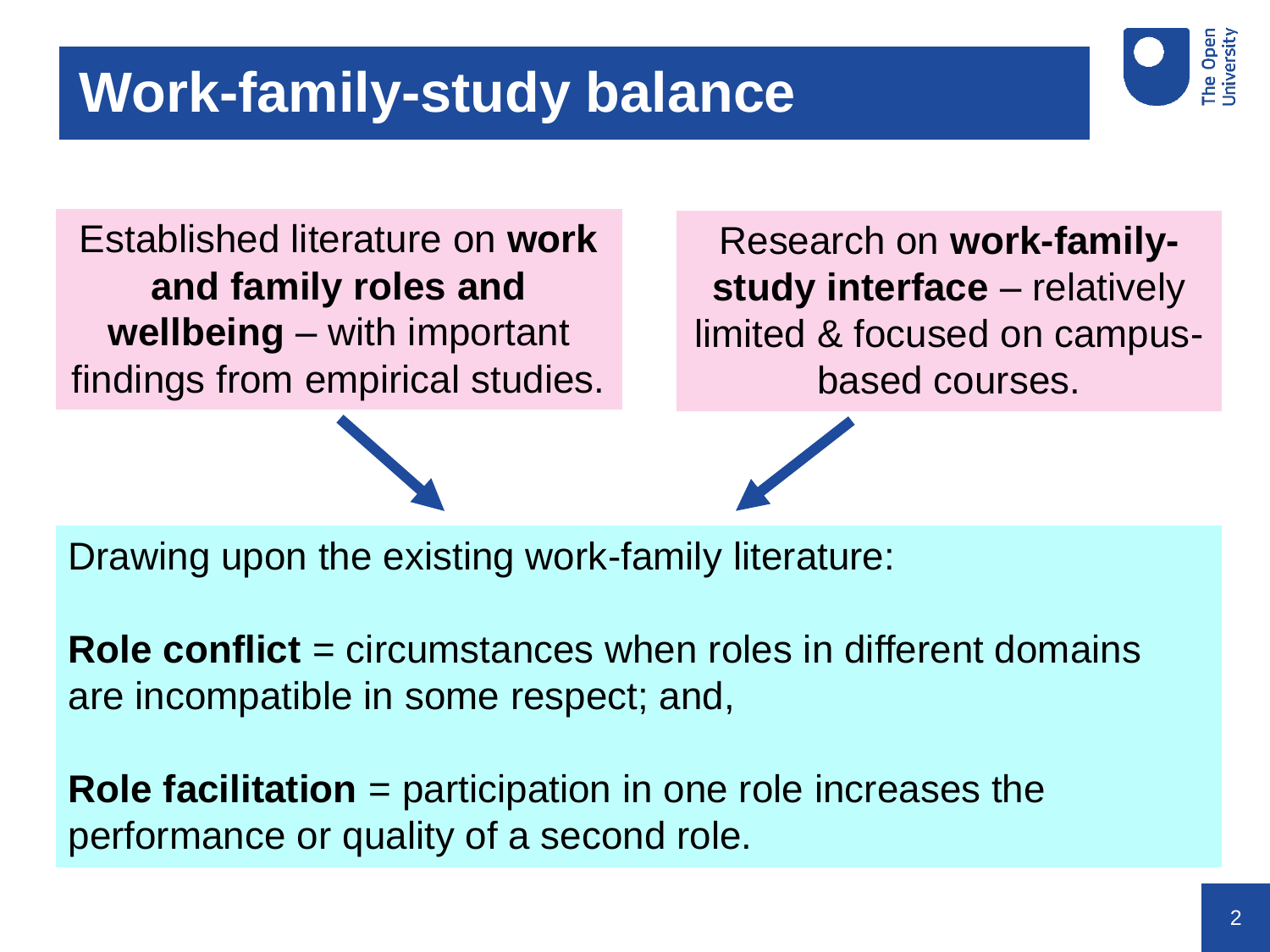## **Objectives**



- 1. To quantitatively examine students' mental wellbeing using an established and tested measure (i.e. Depression, Anxiety and Stress Scales/DASS-21).
- To consider the associations between wellbeing, and students' work and family commitments, and perceptions of work/family-study conflict and facilitation.
- 3. To explore students' perceptions of institutional support, and to elucidate the strategies used for coping.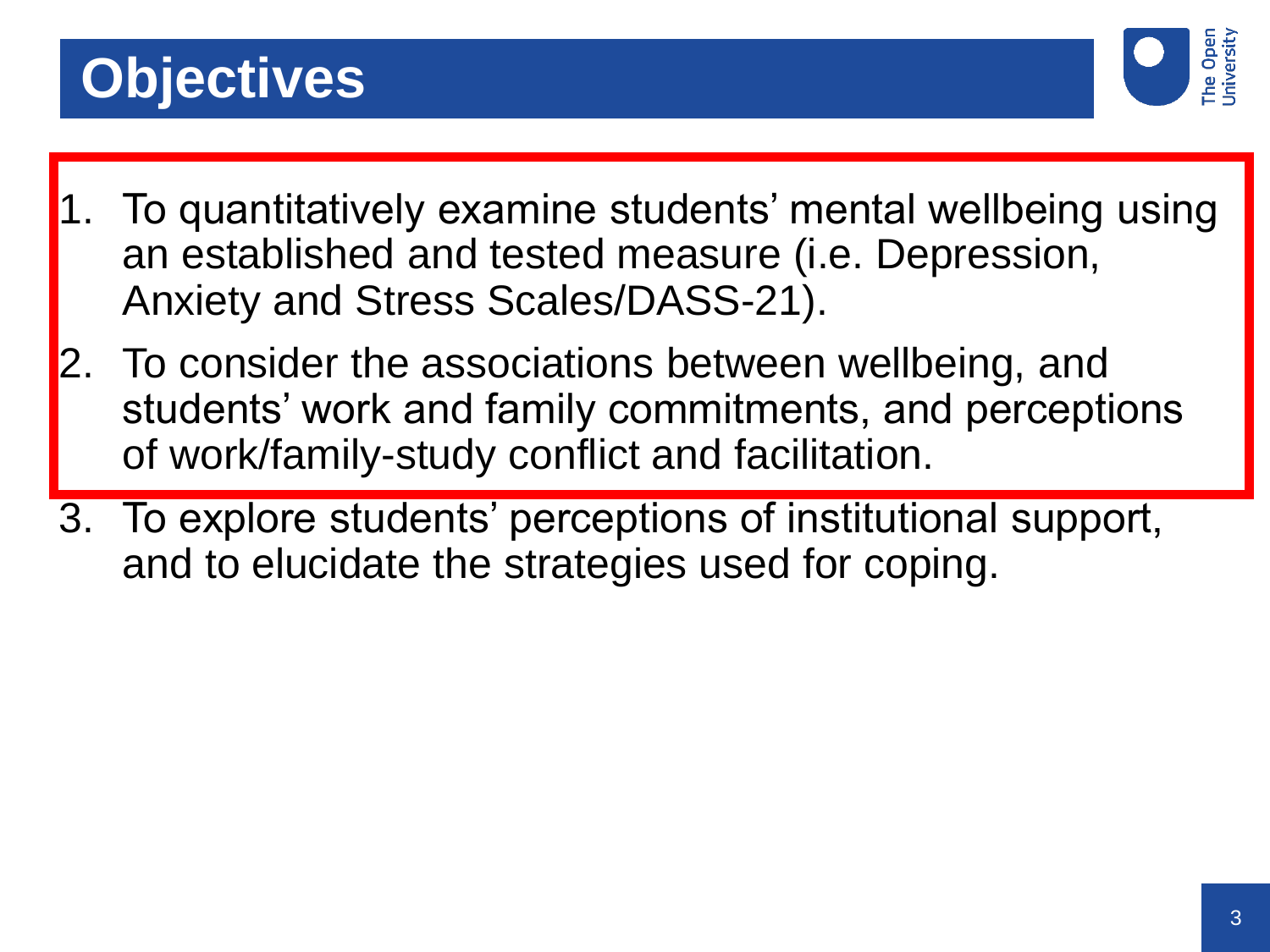### **Method**



#### *Who?*

Sample of Level 3 students in Schools of HWSC and ECYS  $(n=1,436)$ .

#### *How?*

- A JISC Online Survey (May 2019).
- Demographic information provided.

#### *What?*

- Work and family characteristics.
- DASS-21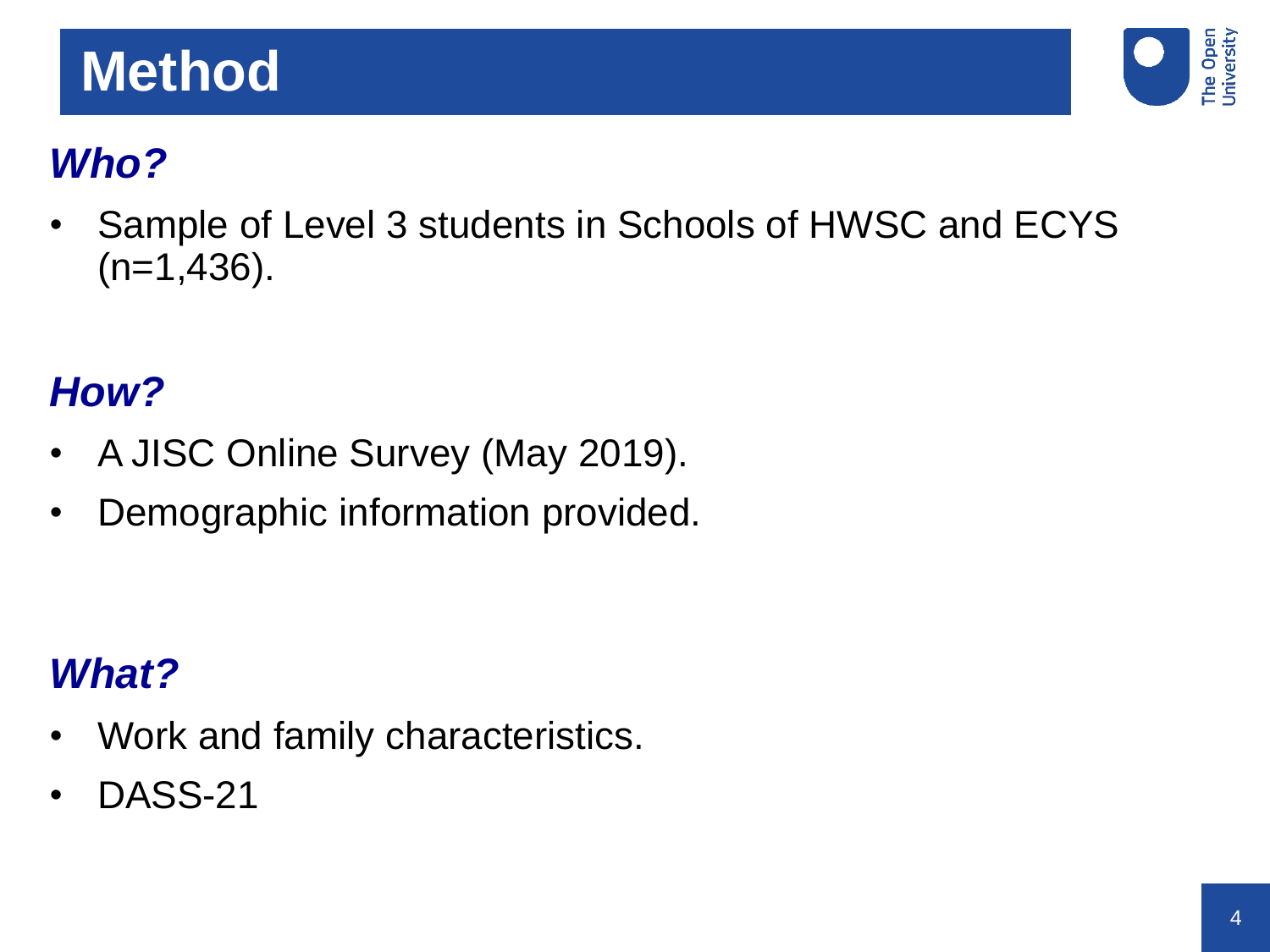# **Conflict and facilitation measures**

- **1. Work-study conflict**
- **2. Work-study facilitation**
- **3. Family-study conflict**
- **4. Family-study facilitation**
- Conflict measures adapted from Netemeyer et al. (1996).
- Facilitation measures adapted from Grzywacz and Marks (2000).
- 5 questions per scale.
- 5 point Likert scale responses (plus 'not applicable'), e.g. 1 = '*strongly disagree*' → 5 = '*strongly agree*'.

#### **Examples**

#### **Conflict**

5.1 "*My job causes me stress which makes it difficult to concentrate when studying"*

8.2 *"Due to family-related duties, I have to make changes to when I plan to study"*

#### **Facilitation**

6.2 *"The skills that I use in my job are useful for my university studies"*

9.3 *"Spending time with my family puts me in a good mood and this helps me study"*

The Open<br>Jniversity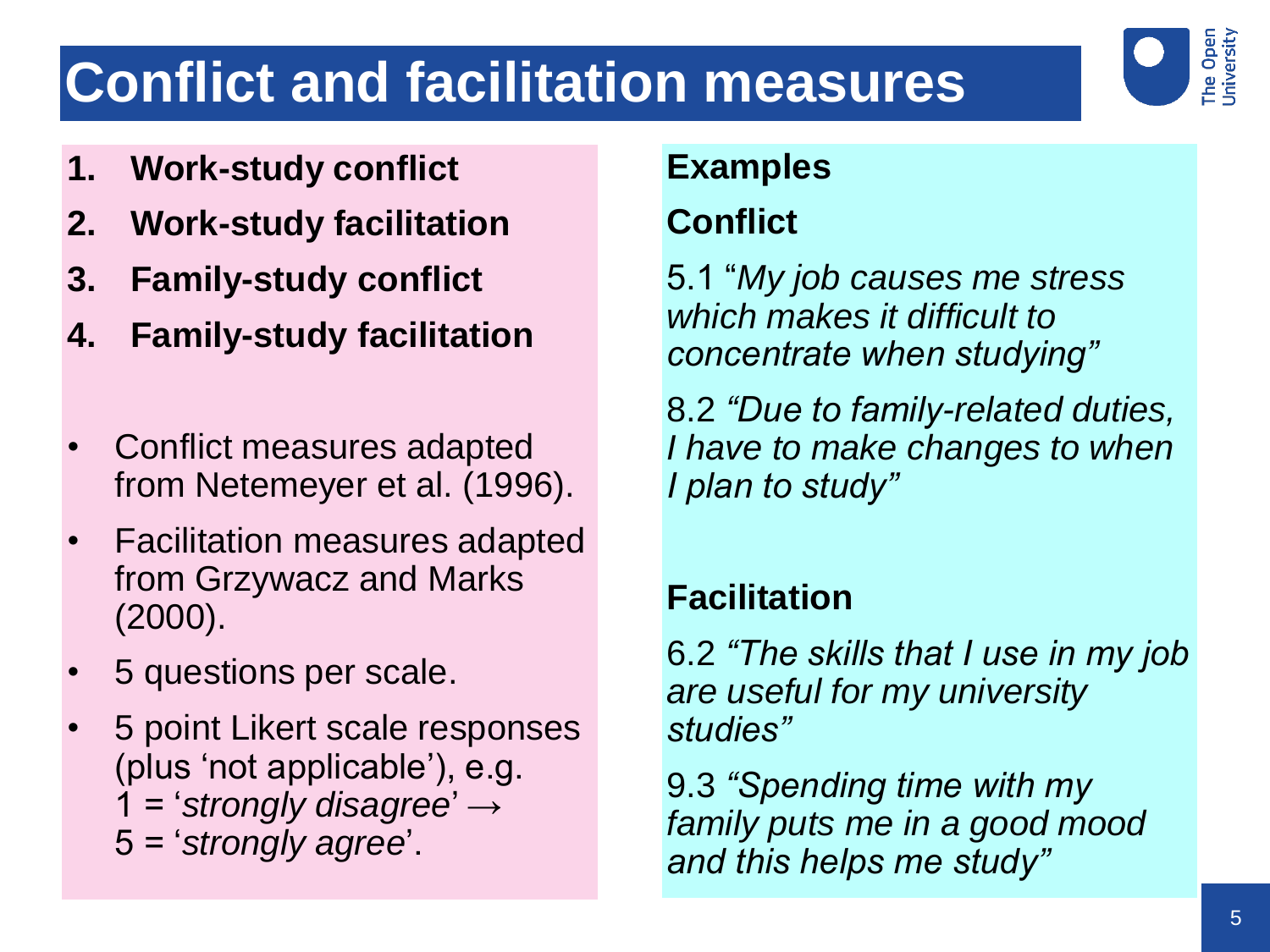### **Open-ended questions**

#### **Open-ended items included asking students about***…*

- Coping strategies;
- Sources and perceived effectiveness of support and university resources used
- Improvements to existing OU support in combining roles.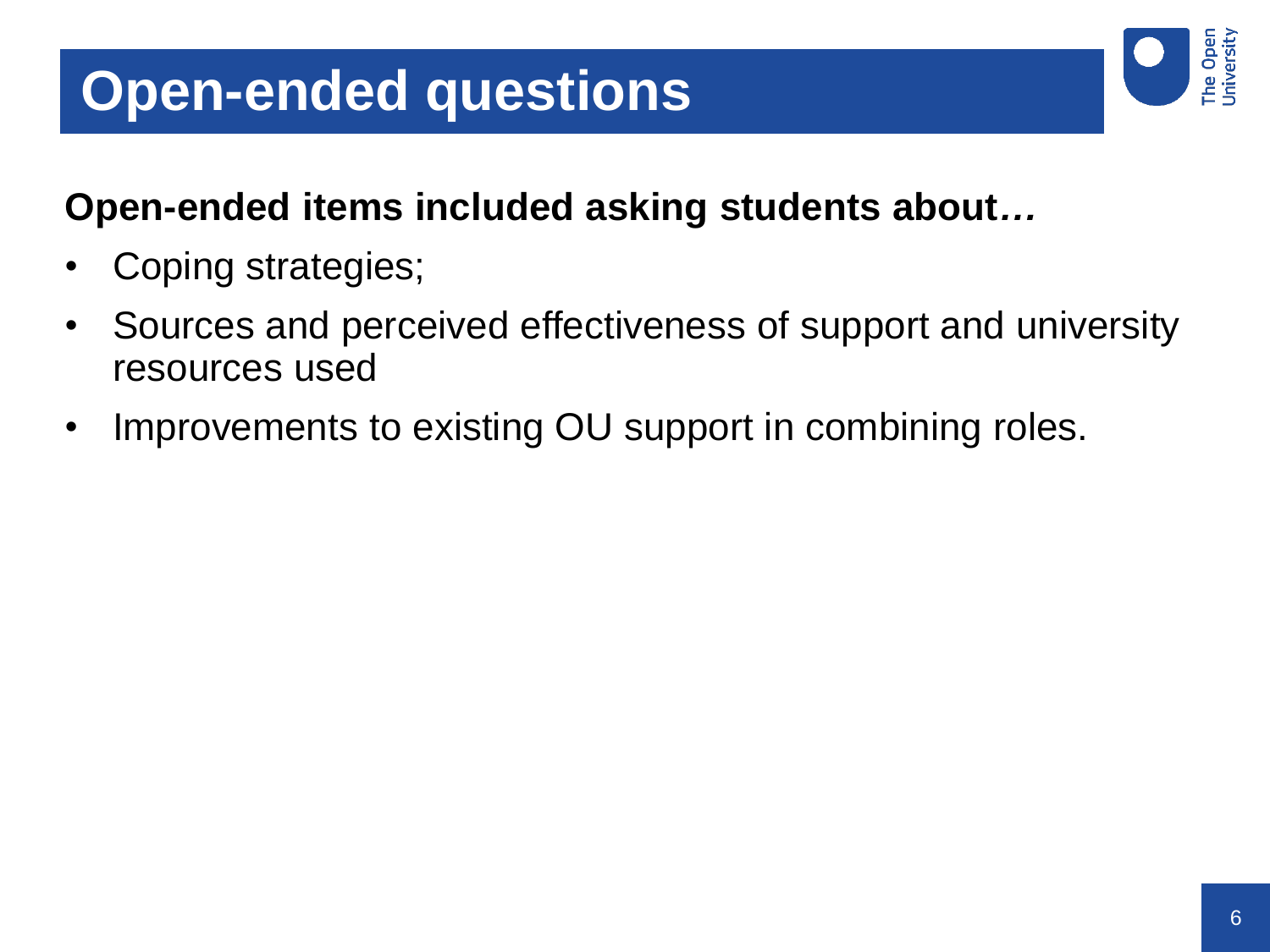#### **Demographic characteristics**

#### *n* **= 348 (a response rate of 24%)**



The Open<br>University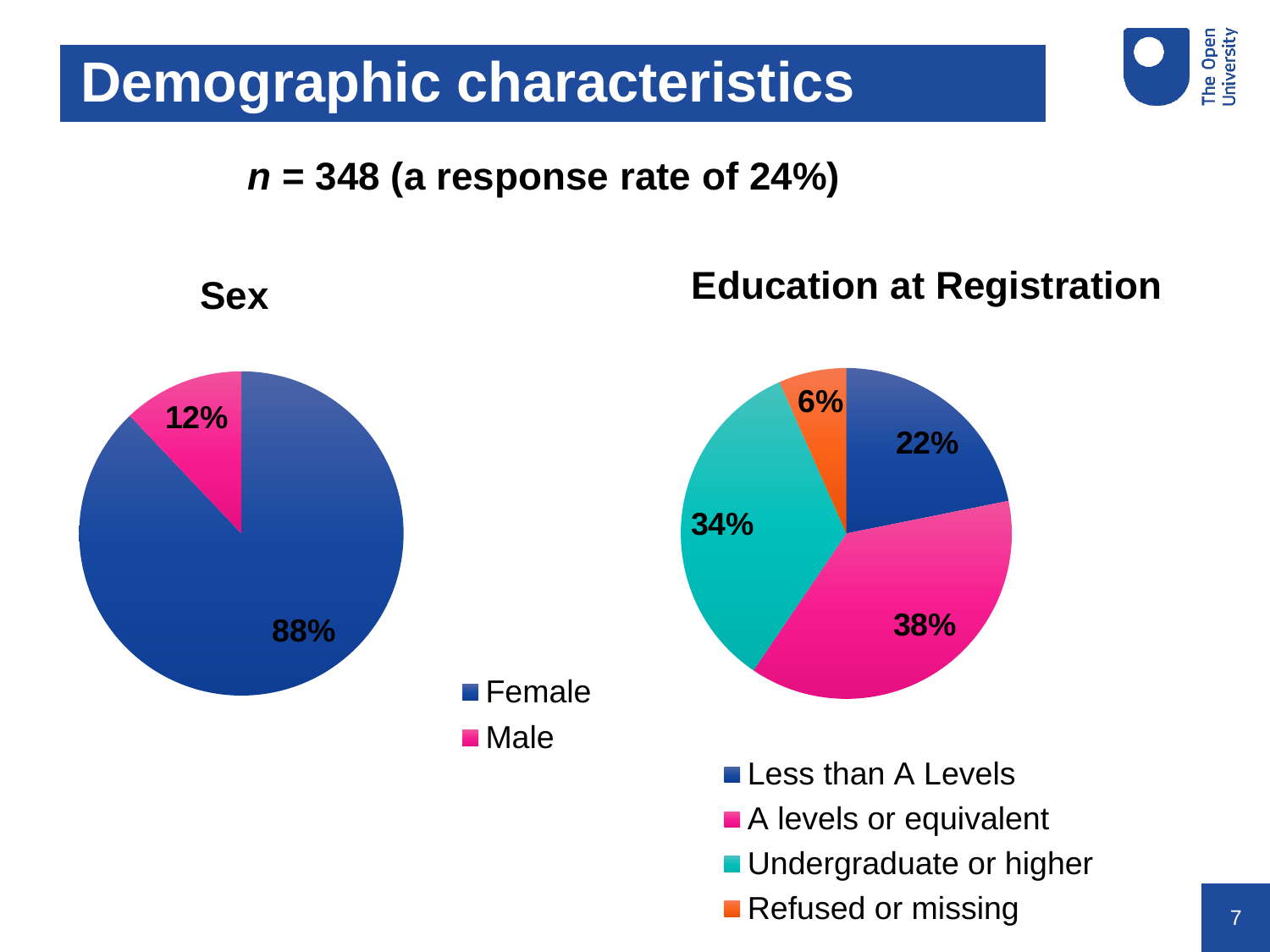## **Family characteristics**



|                                               | $\frac{0}{0}$ |
|-----------------------------------------------|---------------|
| Married, in a civil partnership or cohabiting |               |
| <b>Yes</b>                                    | 67.3          |
| <b>No</b>                                     | 32.7          |
| Children aged 18yrs and younger in household  |               |
| Yes                                           | 52.5          |
| <b>No</b>                                     | 47.5          |
| <b>Unpaid carer</b>                           |               |
| <b>No</b>                                     | 67.6          |
| Yes, 1-19hrs a week                           | 19.8          |
| Yes, 20-49hrs a week                          | 5.0           |
| Yes, 50hrs+ a week                            | 7.6           |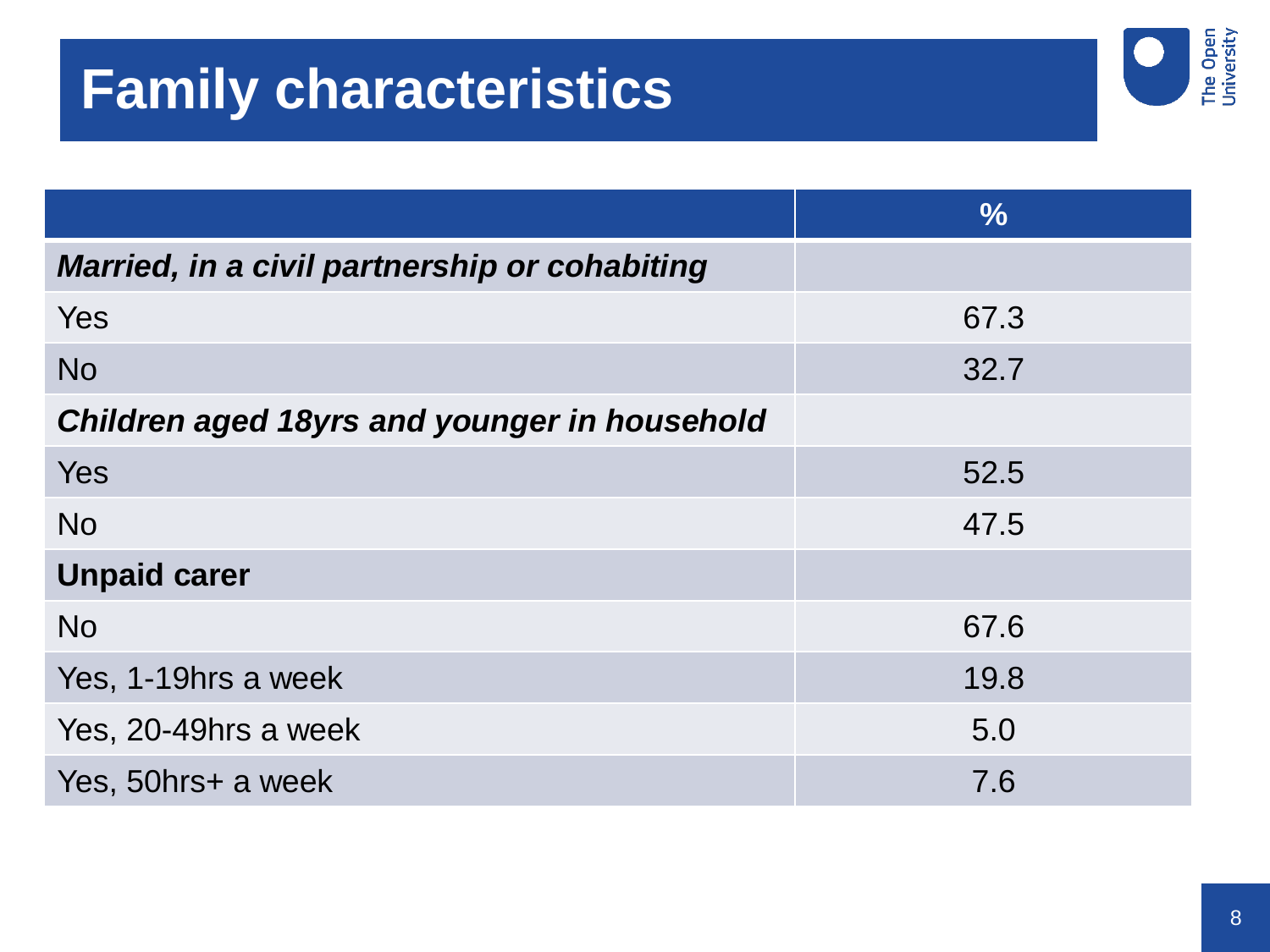### **Work**



- Working as an employee;
- On a government-sponsored training scheme;
- Self-employed or freelance;
- Working for your own or your family's business;
- Away from work ill, on holiday or temporarily laid off; and,
- Doing any other kind of paid work.



The Open<br>Jniversity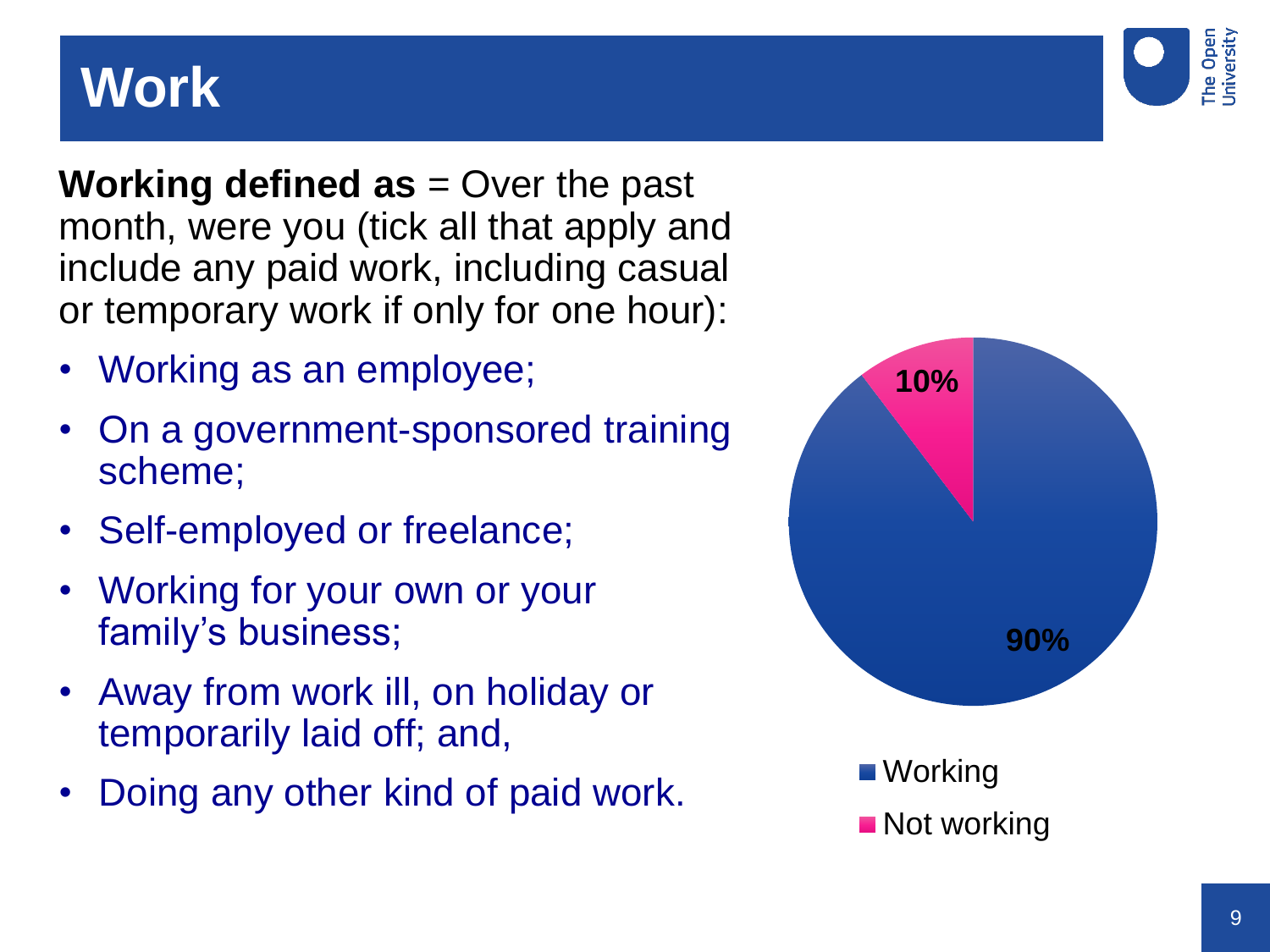## **Student wellbeing – DASS-21**



|                                        | <b>Current study</b> | <b>UK</b> general<br>population <sup>a</sup> | Level 3 DL Law<br>studentsb |
|----------------------------------------|----------------------|----------------------------------------------|-----------------------------|
|                                        | <b>Mean</b>          | Mean                                         | Mean                        |
| Depression<br>subscale <sup>c</sup>    | 9.74                 | 5.66                                         | 9.50                        |
| Anxiety<br>subscale <sup>d</sup>       | 7.45                 | 3.76                                         | 6.88                        |
| <b>Stress</b><br>subscale <sup>e</sup> | 14.26                | 9.46                                         | 14.04                       |

<sup>a</sup> As reported by Henry and Crawford (2005)  $\frac{b}{c}$  Jones et al. (2018)

<sup>c</sup> 0-4 indicates normal range, 5-6 mild, 7-10 moderate, 11-13 severe, >14 extremely severe.

 $d$  0-3 indicates normal range, 4-5 mild, 6-7 moderate, 8-9 severe,  $>10$  extremely severe. <sup>e</sup> 0-7 indicates normal range, 8-9 mild, 10-12 moderate, 13-16 severe, > 17 extremely severe.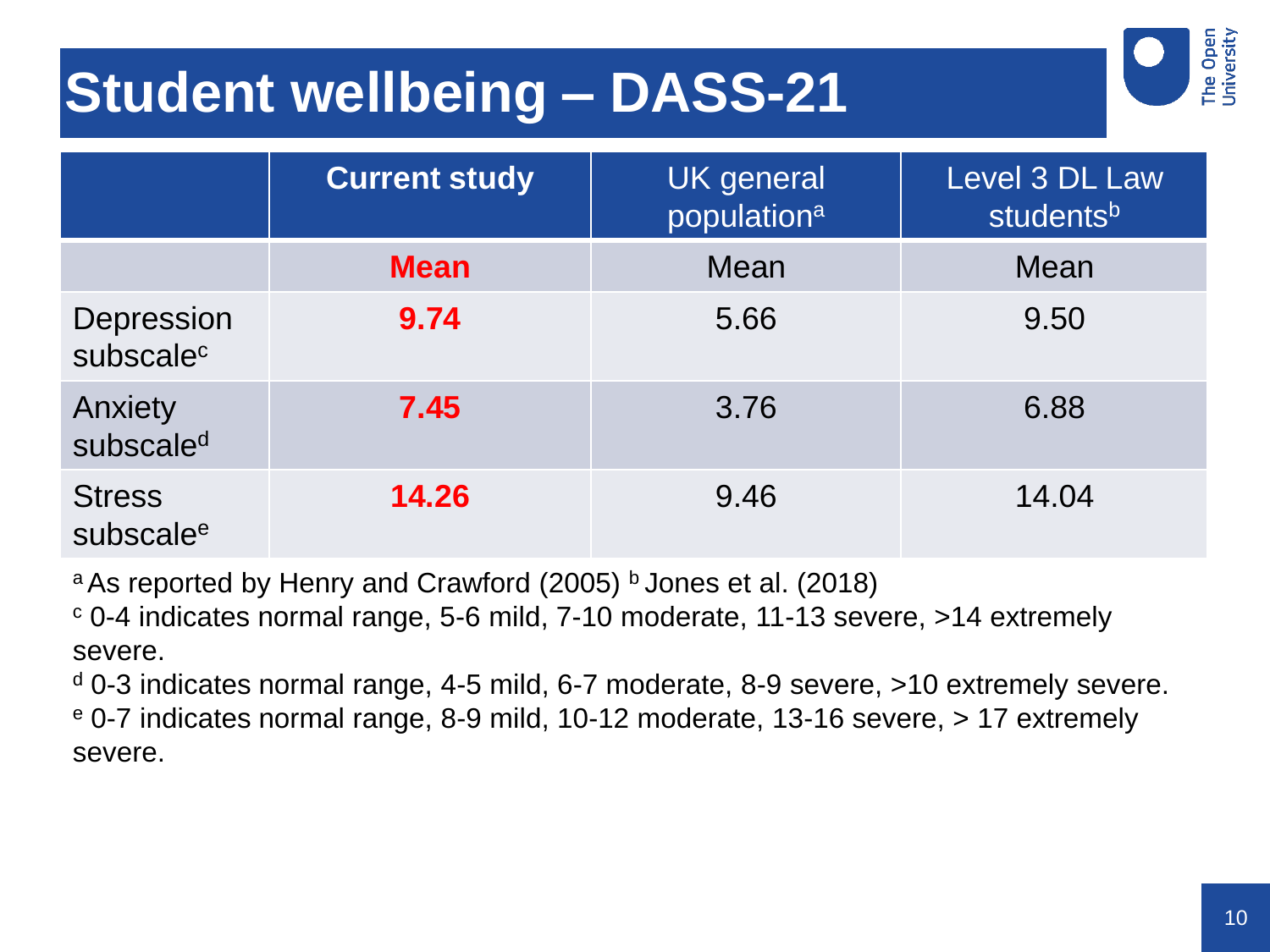## **Student wellbeing based on DASS-21**



The Open<br>University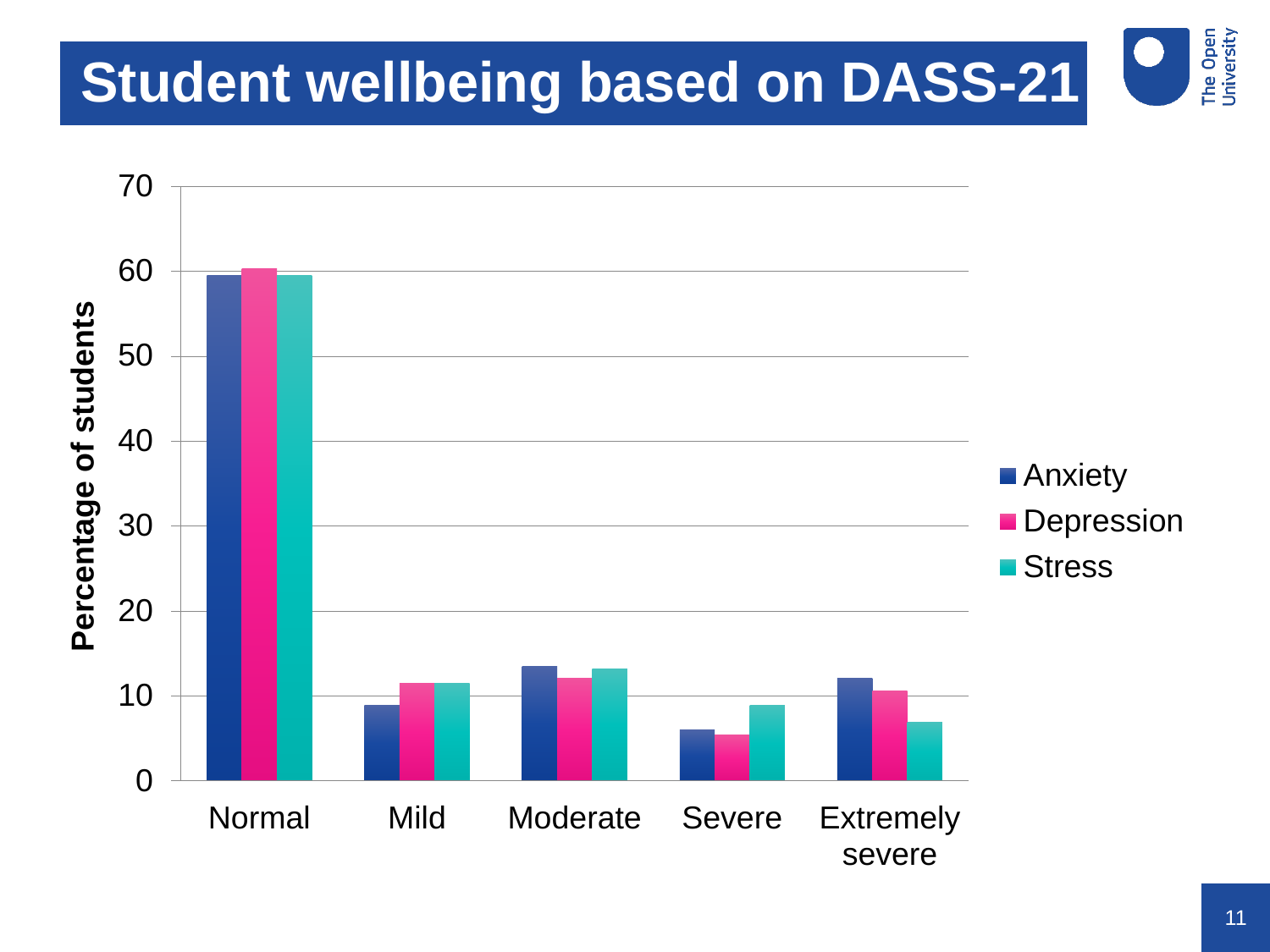# **Wellbeing & work/family roles**



|                     | <b>Anxiety</b>   | <b>Depression</b> | <b>Stress</b> |
|---------------------|------------------|-------------------|---------------|
| <b>Unpaid carer</b> | $+ +$            | $+ +$             | $+ +$         |
| Partnership         | n.S.             | n.S.              | n.S.          |
| Children            | n.S.             | n.S.              | n.S.          |
| Working             | <b>CONTINUES</b> | n.S.              | n.S.          |

**++ higher probability of falling into high stress/depression/anxiety category -- lower probability of falling into high stress/depression/anxiety category n.s. no significant differences detected**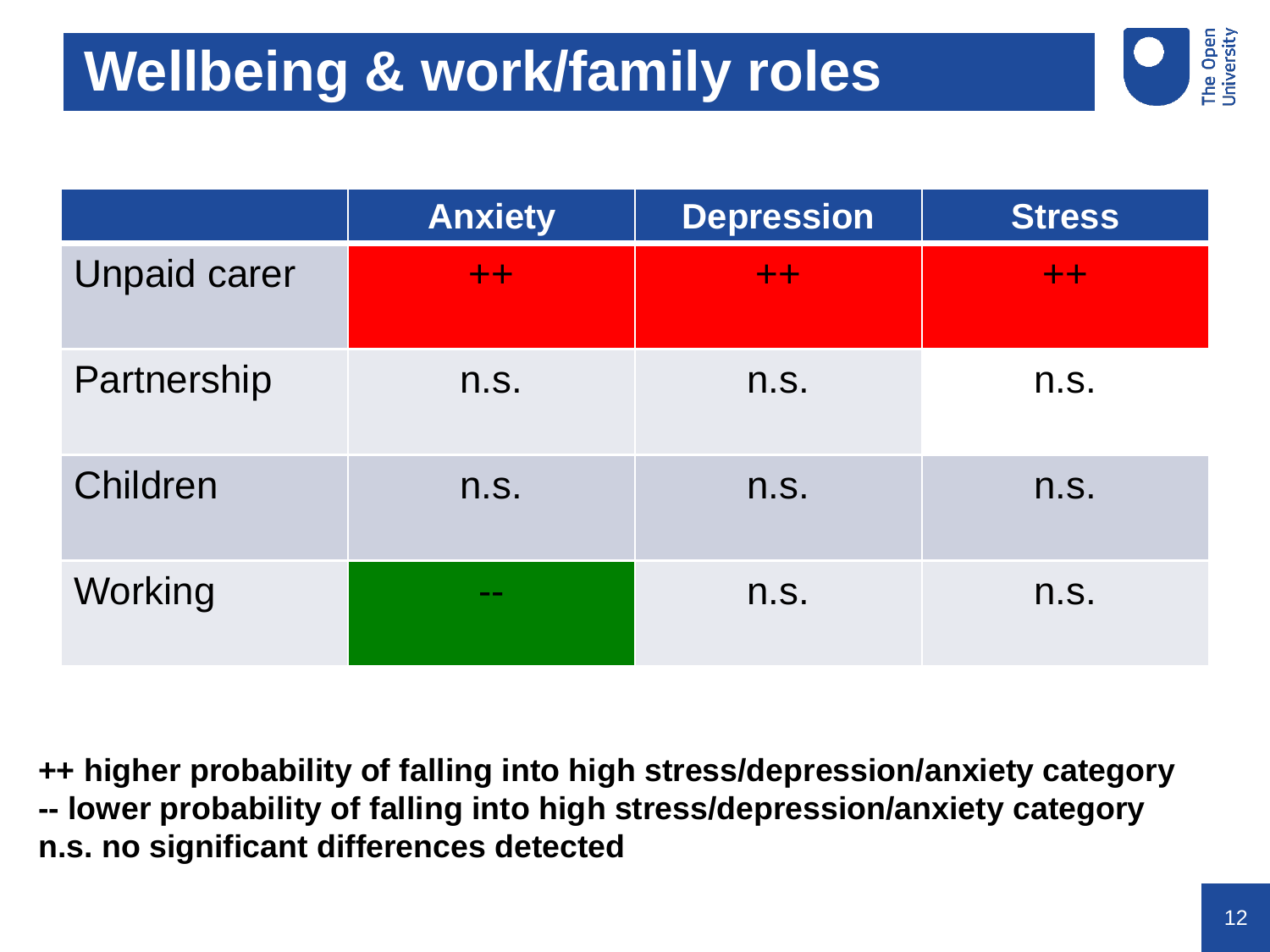# **Wellbeing & conflict/facilitation**



**++ more likely to report difficulties on DASS-21 sub-scales**

**-- less likely to report difficulties on DASS-21 sub-scales**

**n.s. results not statistically significant (i.e. no significant findings detected)** 

The Open<br>University